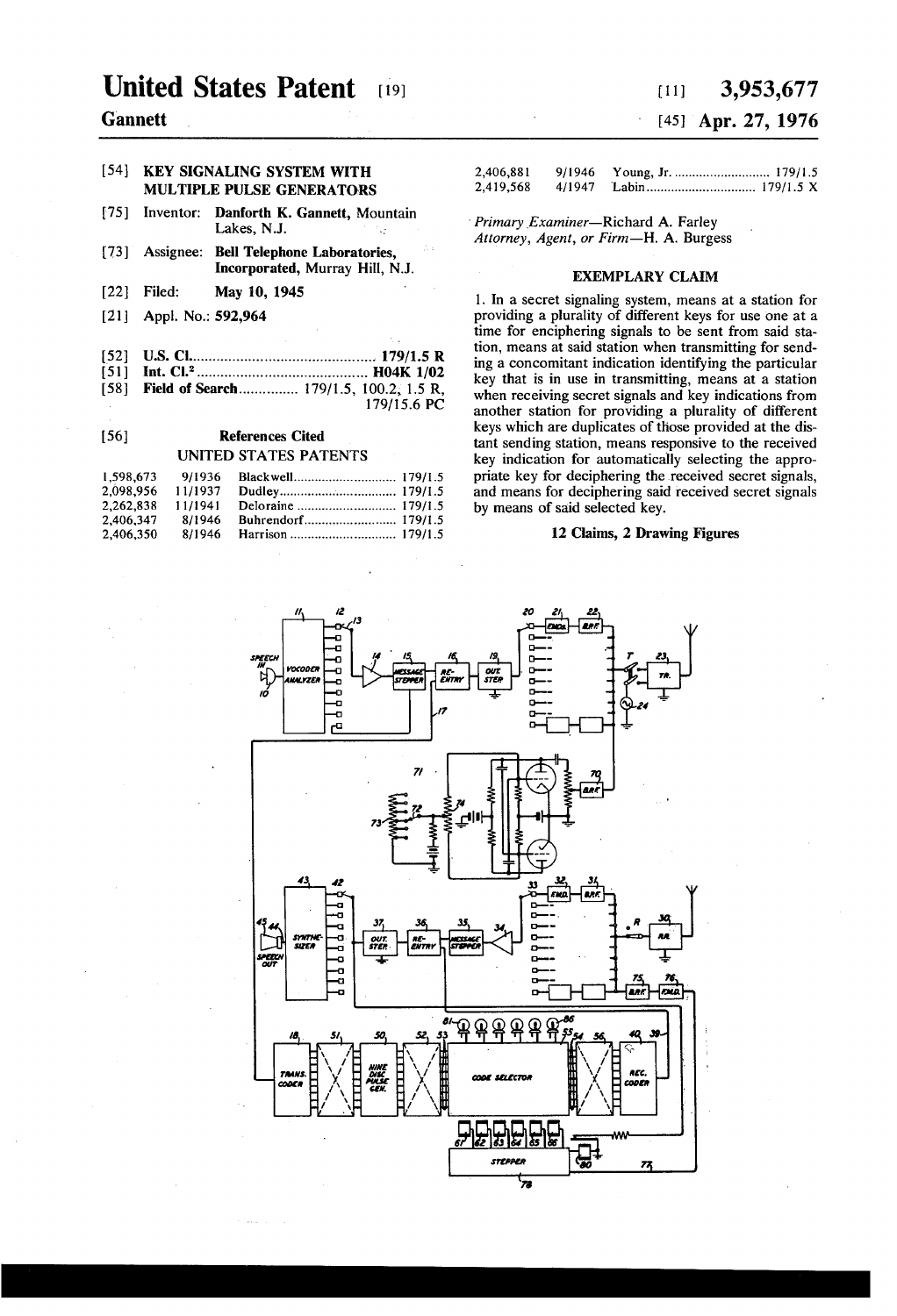

**INVENTOR** D.K.GAI  $BY$  $752$ 

**ATTORNEY**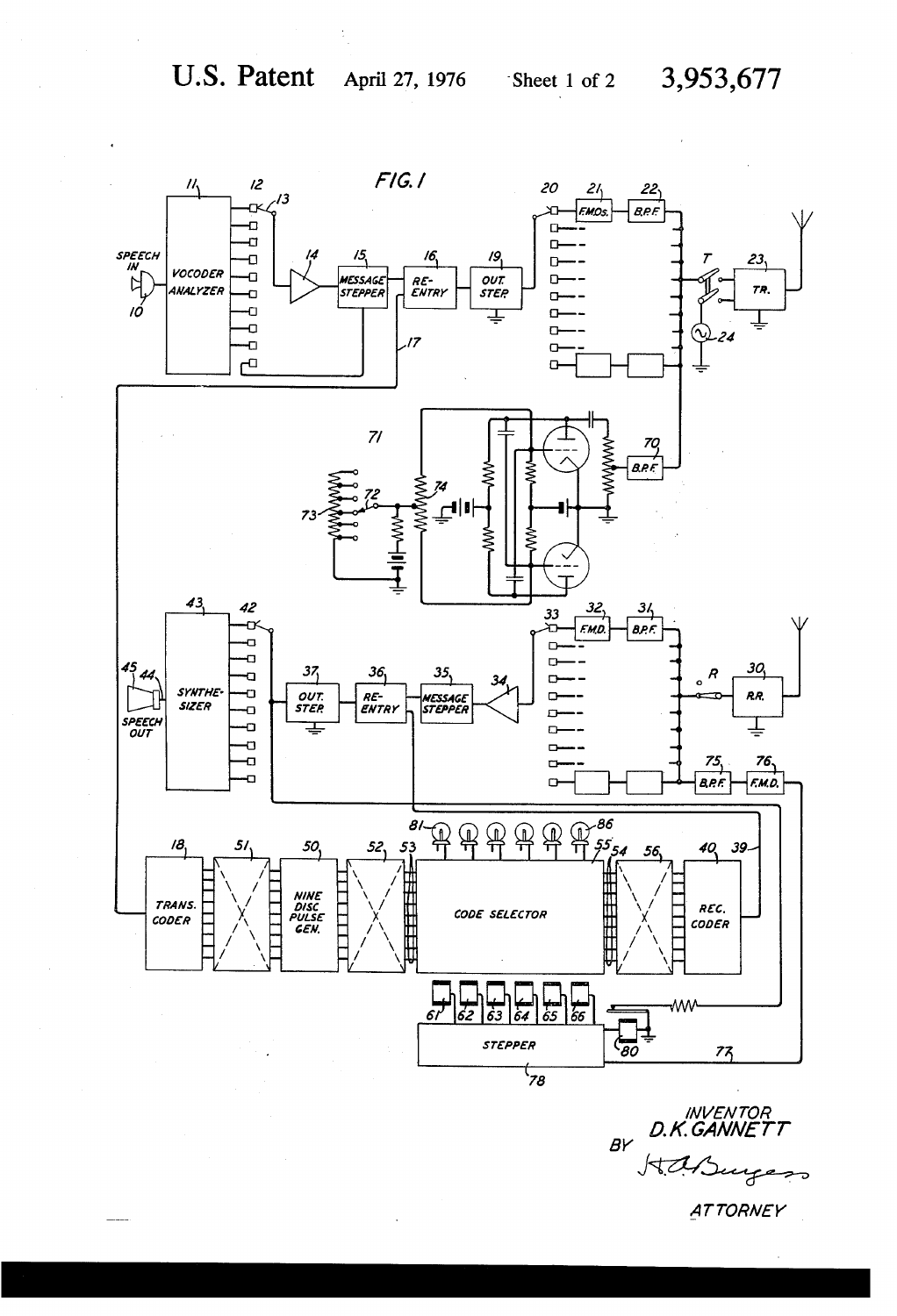

 $F/G. 2$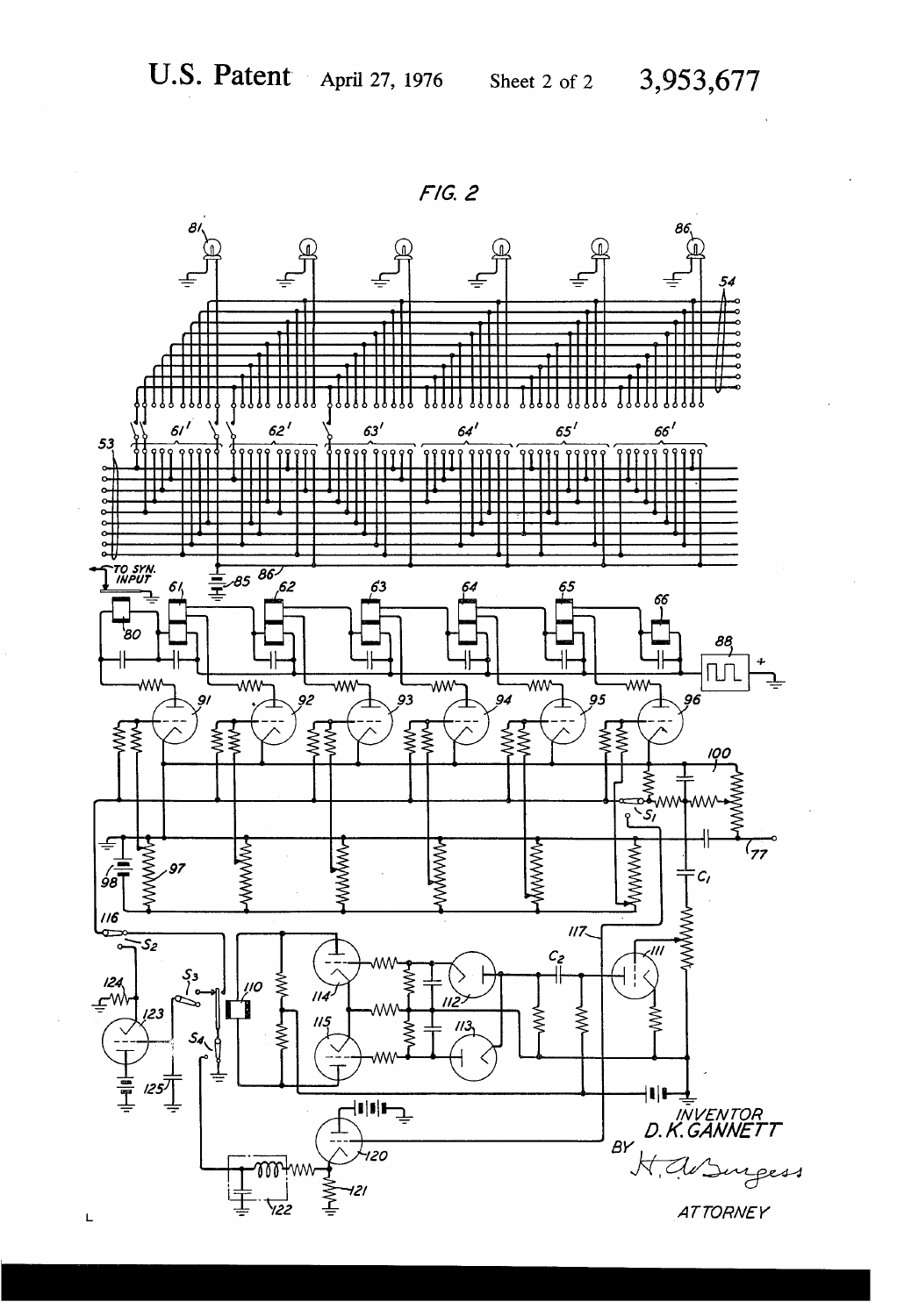# KEY SIGNALING SYSTEM WITH MULTIPLE<br>PULSE GENERATORS

The present invention relates to secret signaling in 5 which the signals are enciphered by means of a secret key before sending and are deciphered by means of a duplicate key upon reception. In such systems, if a given station is to receive signals from different sending points using different keys, it is necessary for the receiving station to be able to select the proper key for the particular sending station that is to be received.

The general object of the invention is to give an indi cation to a receiving station of the key' that is necessary to use for deciphering'the incoming secret signals.

A further object is to provide for automatically sup plying at the receiving point the proper key for deciphering the incoming signals.

Further and related objects will appear as the description proceeds.

In accordance with the specific embodiment of the invention to be disclosed hereinafter, a key identifying signal is sent out from a sending station along with the enciphered message. This identifying signal is such-as will give an outsider no clue to the character of the <sup>25</sup> enciphering used nor to the characteristics of the key in use. The key can be changed from time to time in accordance with a prearranged schedule so that unless one is in possession of this schedule, there is no ascertainable relation between the key and its identifying  $30$ signal. When this identifying signal is received it is made to select automatically the key that isneeded to decipher the incoming message.

One way of generating key currents at the various stations is to provide synchronously running impulse <sup>35</sup> producing mechanisms and duplicate coding circuits for building up the key waves, starting with these impulses. In one specific arrangement the impulse producing mechanism may comprise a number of, such as nine, rotating members, each of which generates its  $40$ own characteristic series of irregular pulses. The eventual key currents are, as stated, built up by combinations of, or under control of, the pulses from these several' rotating members. If the connections between the rotating members and the coding circuit are varied, 45 a different key results.

A feature of the invention comprises a switching circuit for changing these connections between the impulse producing members and the coding circuit in such manner so to produce a definite number of keys  $50$ all' differing markedly from each other, which keys are available for selection and use. In accordance with this feature of the invention nearly all possible permutations of the, in this case, nine connections can be realized by means of a single set of switches for intercon- <sup>55</sup> necting nine input terminals to nine output terminals, assuming patching connections to' be made between the rotating members and input terminals' and again be tween the output terminals and the coding circuit for. points.

By providing relays for operating these switches, the different keys in use for the day (or other stated period) can be selected under control of the key identification received from the distant station.

The nature of the invention together with its various features and objects will be more clearly understood from the following detailed description of the illustra-

tive'embodiment shown in the attached drawings in which:

FIG. 1 is an over-all block schematic diagram of a complete two-way station with automatic code selec tion in accordance' with the invention; and

FIG. 2 is a schematic circuit diagram of the automatic key selecting-circuit in accordance with the invention.

l0 15 derived from a phonographic record while in the pre Referring to FIG. 1, the transmitting and receiving circuits except for the key indicating and key selecting features may be of the type disclosed and claimed in R. L. Miller, Ser. No. 542,975, filed June 30, 1944 with a further exception as to the manner in which the key is produced. In the Miller application the key is shown as sent disclosure the manner of generating the key is, except for the automatic key selecting feature, the same as that disclosed and claimed in my prior applica tion, Ser. No. 555,913, filed Sept. 27, 1944.

20 As in the Miller disclosure, the input speech waves from the microphone 10 or other connecting line are first analyzed in the vocoder analyzer 11 to derive from them in a number of individual paths low frequency currents indicative of the energy variations occurring<br>within different narrow frequency bands of the speech waves. Also a low frequency current is derived in the analyzer which is representative of the fundamental pitch of the speech waves and of the pitch variations with time. The subdivision into the various subbands may be carried as far as desired but for purposes of the present disclosure it will be assumed that there are eight individual circuits or paths for the speech defining currents and one for the pitch defining currents. These nine individual paths are individually connected to the segments of a distributor 12 which also has a tenth segment for use in providing a second or vernier pitch channel, all as disclosed in detail in the Miller application. While the distributor  $12$  is shown as comprising the brush 13 sweeping over stationary segments shown' in a straight line, it is contemplated that in practice a multiple relay circuit would be used at this point as fully disclosed in the Miller application. The distributor samples the currents in the various vocoder channels in rapid succession, the sampling rate being, for example, 500 per second. The sampled pulses are amplified at 14 and impressed upon the message stepper 15, the details of which are fully disclosed in the Miller' application. The output of the stepper 15 is connected to the reentry circuit 16 which has impressed upon it also key pulses coming in over lead 17 from the transmitting coder 18, to be referred to. The output of the reentry circuit 15 passes to the output stepper 19 and thence to the brush of the second distributor 20 which also may be a relay type of distributor as shown by Miller. The reentry 16 and output stepper 19 may also be of the types shown by Miller.

variously changing the circuit connections at these two  $60$  Miller application, is assumed to include a holding The output of the stepper 19 is distributed over, in this case, ten segments each leading to an individual frequency modulated oscillator 21 which, as in the circuit for maintaining the input voltage constant for slightly less than one rotational period of the distributor 20. The frequency modulated oscillator circuit 21- is thus caused to send out carrier current of a frequency definitely related to the amplitude of the pulse impressed upon it from the output stepper 19, this frequency, of course, varying as the amplitude of' the im pressed signal varies. The resulting modulated' oscilla-'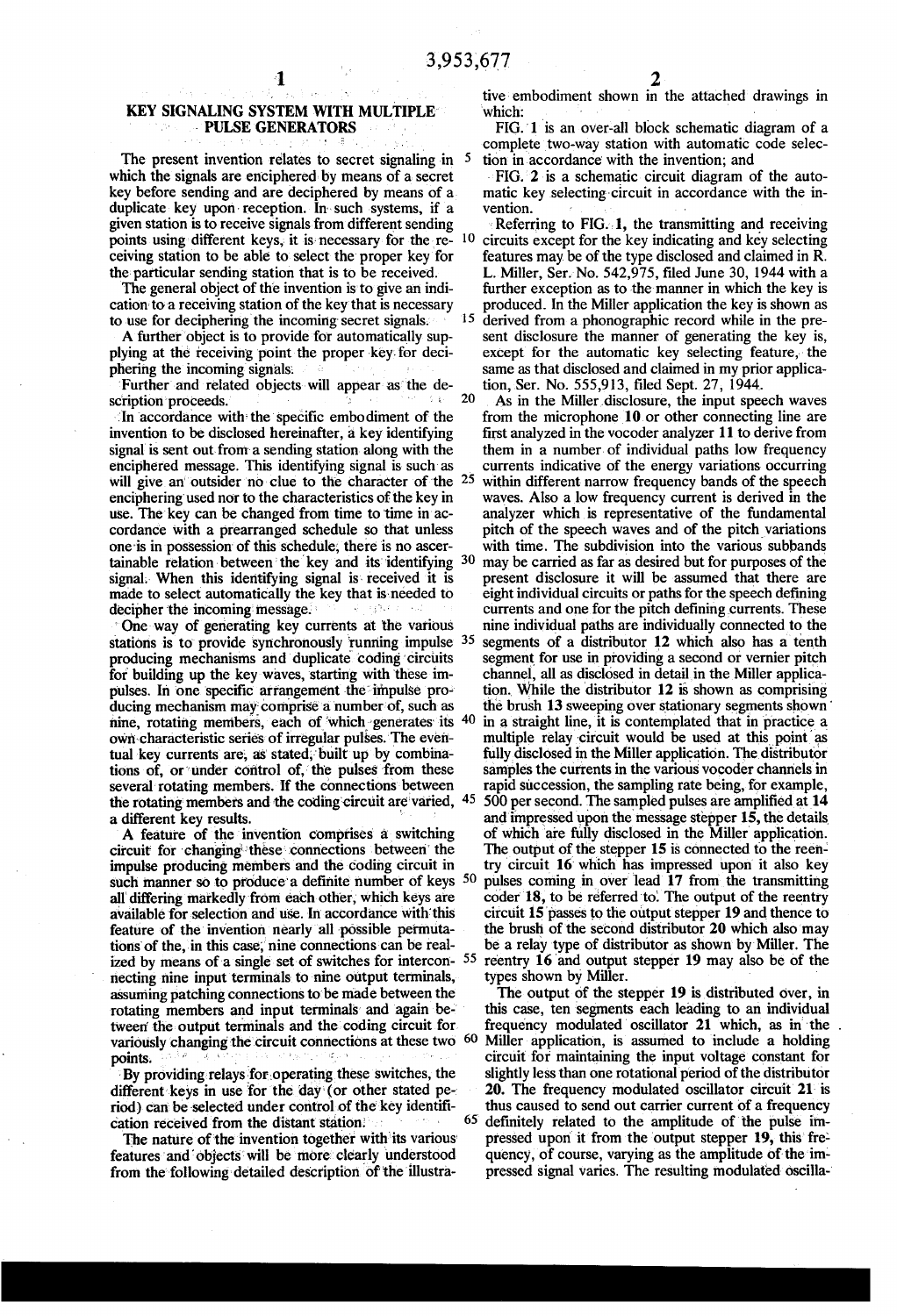$\sqrt{5}$ 

tions are passed through the respective channel band pass filter 22. The output terminals of all of the channel band-pass filters 22 are connected in common through a push-to-talk switch T to the input of a radio transmit ter 23 for transmission to the distant station. This key or switch T comprises two blades ganged together, the lower one of which supplies radio frequency carrier waves from source 24 to transmitter 23. Radio trans mitter 23 does not emit unmodulated carrier waves so<br>long as the suited  $T$  is onen but coming unusual and  $\frac{10}{10}$ long as the switch T is open but carrier waves are sup plied along with the signal waves whenever the switch T is closed. The switch T is normally open as shown and may be operated from a push-to-talk button on the talker's handset by means of relay circuits, not shown.

Referring to the receiving side of the system, waves <sup>15</sup> received from a distant transmitter are picked up, am plified and demodulated in radio receiver 30 and are impressed through normally closed receiving switch R to the input terminals of the receiving band-pass filters  $20$ <br>31 where they are separated into the various individual  $20$ 31 where they are separated into the various individual channel frequencies which then pass into the respective frequency modulation detectors 32. The demodulated signal currents are impressed upon segments of a rotat ing distributor 33 which, as in the case of distributors  $_{25}$ previously mentioned, may be of the relay type shown by Miller. The distributor samples the received signals in the various channels and applies them through an amplifier 34 to the input of message stepper 35 which is followed by reentry 36 and output stepper 37, these  $_{30}$ elements corresponding respectively with elements l4, 15, 16 and 19 previously referred to. Key waves are applied to the reentry 36 over lead 39 from the receiv ing coder 40 for deciphering the received enciphered signals so that the currents in the output of reentry  $36_{35}$ and also in the output of the stepper 37 will be deci phered signal pulses. These latter are distributed by means of distributor 42 to individual vocoder channels of the synthesizer 43 where they are used, as in the Miller disclosure, to reconstruct from local sources of  $40$ energy speech waves corresponding to the original input speech waves at the distant station. These recov ered speech waves are applied to an audio circuit 44 which leads to any suitable output circuit or line or to the receiver illustrated at 45. 45

The elements of the system thus far described, except for the switches T and R, are all in accordance with the Miller application disclosure and many details have been omitted from the figures as being unnecessary to an understanding of the present invention. The 50 switches T and R have been added in the present case since it is assumed that the two-way operation of the circuit will be under control of a push-to-talk button as already stated. It will be understood that the timing of the various parts of the system are carried out under 55 control of a single channel frequency oscillator as shown in the Miller application and that pulsing power supplies will be provided under control of this oscillator for the reentry and stepper circuits; also that the actu ating currents for the various distributors will be de- 60 rived from this oscillator and that the necessary time or phase displacements between the functionings of the different pieces of equipment will be provided as in the Miller disclosure.

Referring now more particularly to the improvement 65 features provided in accordance with the invention, these have to do with the matter of providing the keys to be supplied over conductor 17 to transmitting reen

try circuit  $16$  and over lead  $39$  to the receiving reentry  $36$ .

The key is built up in the transmitting coder 18 or receiving coder 40 from prime pulses generated in the disc pulse generator 50 in the general manner disclosed in my prior application referred to. Considering first the transmitting coder 18, the nine output leads from the generator 50 are connected through a cross-con necting or patching panel 51 in which cross-connections between the incoming and outgoing nine leads may be made in any desired manner. The nine leads coming out of the panel 51 are then connected across into the transmitting coder 18 where the pulses on the various leads are built up into a succession of key pulses occuring at the rate of 500 per second as dis closed in my prior application referred to. These output pulses are then applied to outgoing lead 17.

In addition to the nine output leads extending to the left in the figure, the pulse generator 50 is also provided with nine output leads extending from the right, the pulses in these latter leads being duplicates of the pulses in the other nine output leads but having any desired time relation with respect thereto. Different time displacements between the two sets of pulses may be secured by mechanically shifting the pick-up devices serving the second group of leads relative to those serving the first group of output leads, it being understood that the respective pick-up devices on the same rotating member receive the same series of pulses with an intervening delay. One way in which this may be accomplished is disclosed in detail in an application of A. E. Melhose, Ser. No. 555,912, filed Sept. 27, 1944 and for purposes of the present disclosure it will be assumed that the pulse generator 50 is the same in construction and operation as that disclosed in FIG. 5 and following of the Melhose application.

The second set of output leads from generator 50 is connected through a cross-connecting panel 52 which may be similar to panel 51. The outgoing leads from this panel, identified as group 53 on the drawing, lead to the code selector 55 to be described more fully here inafter. The group 54 of the nine output leads from the code selector 55 is connected through a cross-connec tion panel 56 and thence into the receiving coder 40 which is similar in construction and operation to the coder 18.

The code selector or key selector 55 is arranged to permute the group of output leads 54 with respect to the group of input leads 53 in any one of six different ways under control of the six selecting relays shown at 61 to 66. That is, relays 61 to\_66 are operated one at a time and whenever one of these relays is operated it will shift nine armatures (shown in detail in FIG. 2) in the key selector. 55 to provide an individual type of permutation between the input leads 53- and output leads 54. As stated, each relay provides a different permutation and, therefore, a different key in the out put lead 39 of the coder 40.

It is contemplated that in a multistation network or system each station is to be provided with a pulse gen erator 50 which is identical at all stations and that all of these pulse generators are run in close synchronism with each other. This may be done by driving each machine from the standard frequency oscillator at the respective station. It will be assumed for purposes of the present disclosure that a maximum of six stations will be used in any given intercommunicating network although this figure is given as illustrative and not as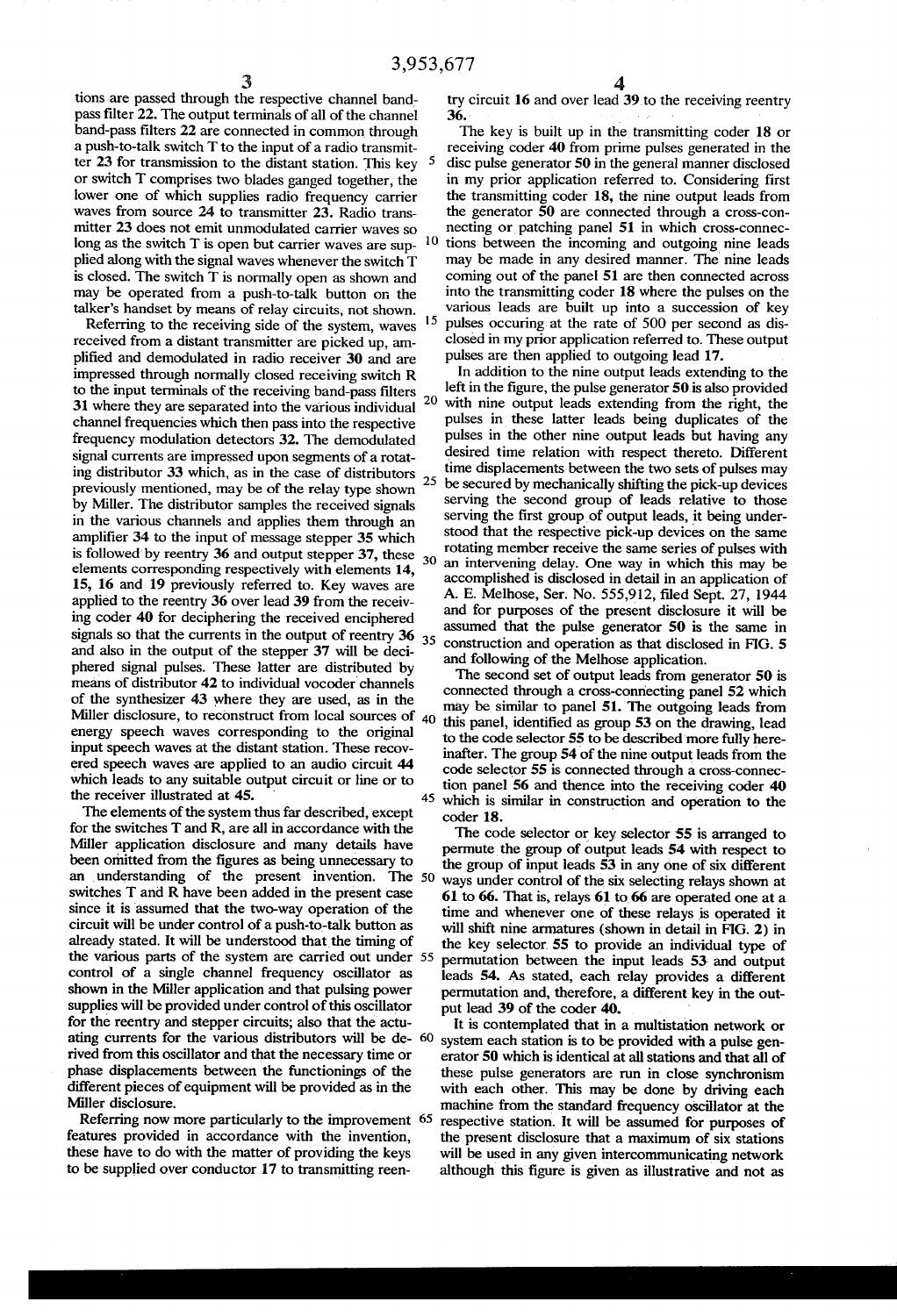limiting. Each of the stations will be arranged when transmitting to use a different code from all the others. These codes may be changed frequently, for example, daily in accordance with a prearranged schedule. On any one day the attendant will set up connections in 5 panel 51 to determine the transmitting key for each station and, therefore, the cross-patching will be different for each station.

The transmitting side of .each station comprises a station identifying circuit which is shown as connecting to the input side of the channel band-pass filter 70. This comprises a frequency modulation oscillator 71 which may be of the same type as that used at 21 in each of the channels but which sends out a constant frequency different for each station as determined by the setting 15 of the switch 72 along the potentiometer 73. The oscil' lator 71 is illustrated as a two-tube multivibrator circuit of generally known type, the fundamental frequency of which is determined by the direct current voltage ap plied to its grids at the middle of the high resistor  $\overline{74}$ . By 20 setting the slider 72 at any one of the six points indi cated along resistor 73, any one of six different voltages may be applied. The oscillator is thus given any one of six different oscillation frequency adjustments. The switch 72 will be given a different setting at each of the  $25$ six stations of the system. This constant frequency sta tion identifying frequency is sent through band-pass filter 70 to the common output circuit of the channel filters 22 and out over the transmitter 23 to the distant stations.

The station identifying wave when received from a distant station in the receiving circuit 30 is selected by band-pass filter 75 and demodulated at 76 to recover an indication of the amount of direct current voltage that was impressed upon the station identifying oscilla- 35 tor in the distant station. Thus, there is produced in the conductor 77 a direct current voltage corresponding to the setting of the slider 72 of whatever station is being received at the moment. This voltage is applied to a stepper 78, to be described more in detail hereinafter, which causes one and one only of the six relays 61 to 66 to become actuated. This results in the application to the input of the receiving coder 40 of the same set of pulses as are impressed on the nine output conductors of the transmitting coder of the distant station, and <sup>45</sup> therefore, in the production of an identical key in the output circuit 39. In order for this to occur, it is neces sary that the proper patching has been made in the panels 52 and 56 for the particular day or other sched uled period.

A special relay 80 is provided in connection with the stepper 78 to be operated only when a station identifying voltage is present on conductor 77. This relay when not actuated short-circuits the output side of the output stepper 37 so as to prevent noise and key from being <sup>55</sup> heard by the listening party when no station is transmit ting.

 $\overline{S}$ ix station lamps are shown at 81 to 86 just above the code selector 55 for giving to the user a visual indica tion of the distant transmitting station which is talking.  $60$ As will be described in connection with FIG. 2 these lamps are operated one at a time depending upon the individual relay 61 to 66 that is operated.

Referring to FIG. 2, the group of nine leads 53 is shown coming in from the left and is multipled to the <sup>65</sup> armatures of the station selector relays 61 to 66. The front contacts of these relays are shown as multipled to the outgoing group of nine conductors 54. Each relay

 $\overline{\phantom{a}}$  6 has ten armatures and when actuated closes all ten contacts. The first nine armatures and contacts connect

the group of leads 53 in a particular permutation to the leads 54. The tenth armature connects battery 85 over bus conductor 86 and the tenth relay armature and contact to one side of the corresponding lamp 81 to 86, the opposite terminal of which is grounded. For sim plicity of showing, not all of the relay armatures and front contacts have been drawn in but the terminals of each relay are indicated by the corresponding bracket and by the corresponding relay number primed.

The stepper circuit for individually operating the relays  $61$  to  $66$  comprises six gas-filled tubes  $91$  to  $96$ having their cathodes all connected to ground and having their plates individually connected through relay windings to the source of pulsing power 88 which supplies 500 pulses per second. The grids of these tubes are given progressively higher negative bias voltages by connecting them to different points along the resistors 97 which are shunted across biasing battery 98. The grids are also connected in parallel to the input conduc tor 77 through a filtering circuit 100 comprising series resistances and shunt capacitances. This filtering circuit suppresses transients and prevents false operation of the tubes and relays.

30 the least negative bias of any of the tubes. The firing of Assuming a relatively weak voltage on conductor 77 corresponding to the station whose switch is on the lowermost potentiometer terminal shown in FIG. 1, this voltage will cause only tube 91 to fire, this tube having this tube will cause the energization of relays 80 and 61. Relay 80 in operating moves the normal short-cir as shown in FIG. 1. Relay 61 in energizing attracts its armatures and closes the nine leads 53 through to the nine leads 54 in a certain permutation and also causes the lighting of lamp 81 from battery 85.

If the voltage coming in on conductor 77 is of the right value to fire the two tubes  $91$  and  $92$ , relay 62 will be energized but relay 61 will not be energized because of the equal opposing effects of its two windings, one carrying the space current of tube 91 and the other carrying the space current of tube 92. (Relay 80 is of course energized as before). Similarly, if the first three tubes  $91, 92$  and  $93$  fire, the only selecting relay to be energized is relay  $63$ . If all six tubes fire, relay  $66$  alone will respond. Each of the relays 61 to 66 and 80 is provided with a shunting condenser around its winding to prevent the relay armatures from chattering due to the pusling current from source 88. The current 50 through each of the tubes that have been fired is interrupted at a 500—cycle per second rate but the relay that has been energized is unaffected by current interrup tions at so high a rate.

The station identifying signals are sent through a channel which has a different frequency assignment than the ten message channels, and may, for example, be the lowest frequency multiplex channel. This may, for example, occupy the band from 280 to 500 cycles, this being the pass-band of the filters  $70$  and  $75$ . Because of the use of steady frequency station identifying signals, this channel may be made much less sensitive to noise than the regular signaling channels so that it will not fail until transmission conditions become so poor that intelligible transmission of speech over the system become impossible. Alternatively, the station identifying transmission channel may be placed above the message channels in frequency. One protective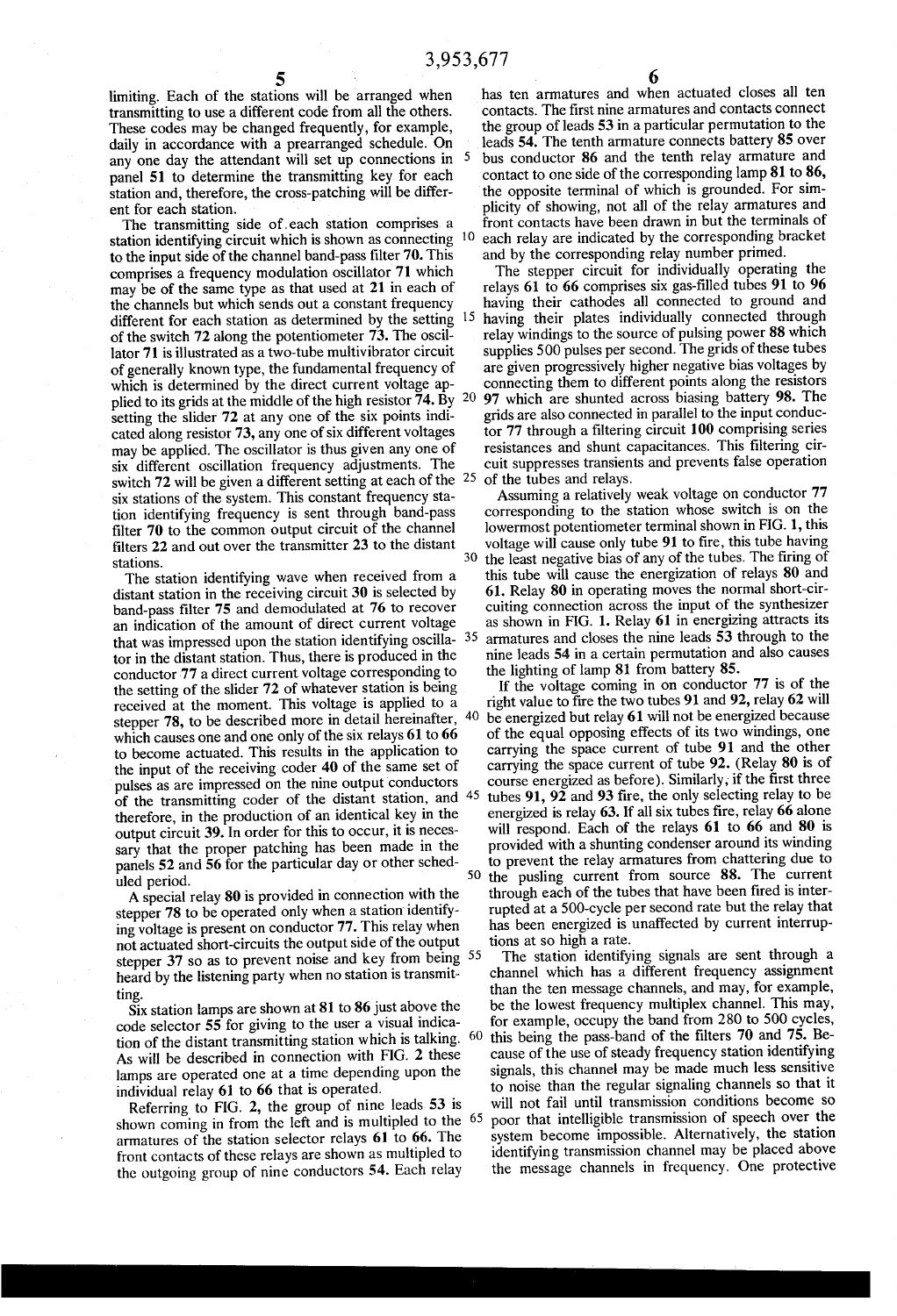feature already mentioned comprises the relay 80 for disabling the synthesizer when no recognizable identi fying signal is received in the lowest frequency channel. A further protective feature is shown in FIG. 2 com prising the noise-operated protective circuit for operat- 5 ing the relay 110 when excessive noise is received through the station identifying channel. This relay is operated by a circuit which distinguishes between di rect current control voltages on conductor 77 and rap idly varying voltages representing noise, sudden fades, etc. This circuit comprises a triode 111 having its grid connected to a point in the filtering circuit 100 for deriving control voltages therefrom. Amplifier 111 feeds into a fully wave rectifying circuit comprising valves 112, 113 which are connected to the control grid 15 circuits of two opposed tubes 114 and 115. Relay 110 has its winding connected between the plates of the tubes 114 and 115. Slowly varying currents such as might normally occur in the input circuit 77 do not operate relay 110 since they have too little effect upon 20 the tubes 114 and 115 or at least a nearly equal effect on these two tubes. Excessive alternating current com ponents, however, produce differential effects in the tubes 114, 115 because of the separate rectification of opposite half waves of these currents. This produces 25 unequal space currents in the tubes 114 and 115 with consequent operating current flowing in the winding of relay 110. Suitable smoothing circuits are shown be tween the rectifiers  $112$  and  $113$  and the tubes  $114$  and 115.  $30$ 

Two alternative circuits showing different ways of using relay 110 for protective purposes are indicated. First considering switches  $S_1$ ,  $S_2$ ,  $S_3$  and  $S_4$  in the positions shown, when the relay 110 becomes energized it short-circuits all of the control grid circuits of the step- 35 per tubes 91 to 96 by connecting their grid input points directly to ground. Since these tubes are all prevented from firing, relay 80 remains deenergized and maintains the normal short-circuit across the synthesizer input. Second considering the switches  $S_1$ ,  $S_2$ ,  $S_3$  and  $S_4$  <sup>40</sup> <sup>Claims.</sup> thrown to their alternate positions, the input grid lead for all of the stepper tubes is now shifted to conductor 117 leading to the grid of triode 120. By means of a cathode-follower type of coupling, the actuating volt ages for the stepper are carried from tube  $120$ , resis-  $45$ tance  $121$ , through  $S_4$ , and armature and normal contact of relay 110 to the grid of tube 123. A smooth ing filter 122 is provided in this circuit, and a capacity 125 is connected across the grid circuit of tube 123. The input circuit for the stepper is completed from 50 resistor 124 through  $S_2$  to the grids of tubes 91 to 96.

So long as relay 110 is not operated, the input circuit to the stepper is closed through the back contact of the relay. When excessive noise or a deep fade causes relay 110 to operate, the stepper input circuit is interrupted 55 signals by means of said selected key. but the particular relay 61 to 66 that is operated at this time remains operated by the charge on condenser 125 which maintains the control of the stepper the same until relay 110 releases and a new value of direct cur rent, indicating a new key selection, is received.

In order to have maximum security it is desirable that the six keys obtainable by the relays have as little in ' common as possible. One requirement therefore is that in no two of them shall the same primary disk signal be connected to the same input lead of the coder. It is apparent that as many as nine keys meeting this requirement could be set up at a given time, if this many were desired. It is also apparent that among the facto

rial nine possible different ways of connecting the nine leads to the coder, many sets of nine combinations could be selected that would fulfull the above require ment. Not all the sets are equally desirable, however, as some of them would possess too simple a relationship between the different keys. The scheme disclosed makes available with a single set of connections a large number of the most desirable of the possible sets. It will be noted in connection with the wiring of the contacts of the selecting relays 61 to 66 that their armatures are connected to the conductors in group 53 in an irregular manner. This particular scheme of connection consti tutes one feature of the invention which is highly ad vantageous. It was found by investigation that of all the possible permutations which meet the above stated requirement (that no two of the permutations shall result in connecting any lead in group 53 to the same lead in group 54), a relatively small number represent mere rotation within the group while a several-fold greater number represent other than simple rotation. A single set of selecting relays suffices to select any permutation in either one of these two classes exclusive of the other but a second set of relays would be necessary to select any permutation out of the total number of permutations of both classes. The maximum number selectable by the six relays 61 to 66 is obtained, there fore, by adopting a scheme of connection such that whatever be the order of arrangement of the input leads due to the patching used in panel 52, each relay when operated not only gives a different permutation from any other relay but the order of connection within the output leads 54 is other than that represented by mere rotation within the group. The scheme of connec tion shown in FIG. 2 meets these requirements and provides the greatest number of permutations obtain able of the required type by using as few as six relays.

The invention is not to be construed as limited to the specific disclosure but its scope is defined by the

What is claimed is:

1. In a secret signaling system, means at a station for providing a plurality of different keys for use one at a time for enciphering signals to be sent from said sta tion, means at said station when transmitting for send ing a concomitant indication identifying the particular key that is in use in transmitting, means at a station when receiving secret signals and key indications from another station for providing a plurality of different keys which are duplicates of those provided at the distant sending station, means responsive to the re ceived key indication for automatically selecting the appropriate key for deciphering the received secret signals, and means for deciphering said received secret

60 2. In a multistation secret signaling system, means for providing a plurality of different keys in duplicate at the several stations for use in enciphering and deci phering signals, means at a station when transmitting for selecting one of said keys, means to encipher outgo ing signals from said station in accordance with the selected key, means for sending a concomitant signal for indentifying said selected key, means at a station when receiving for automatically selecting the key under control of said identifying signal and means at said latter station for deciphering the received enci phered signals by means of said automatically selected key.